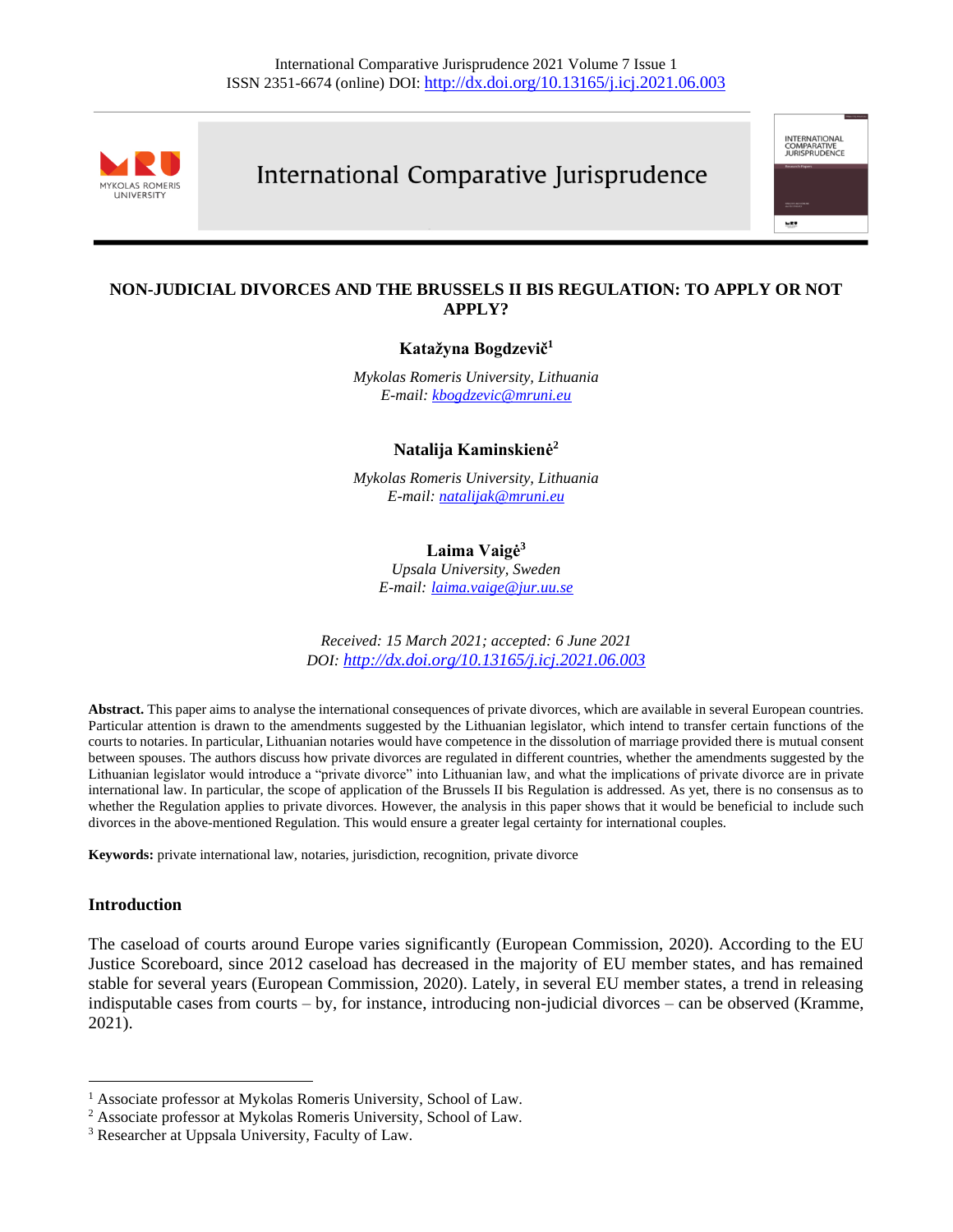Some initiatives to relinquish non-judicial functions have also been taken in Lithuania. One of these suggestions is to hand over divorces to notaries by mutual consent. It is worth mentioning here that Lithuanian courts are some one of the busiest in the entire European Union in terms of the number of civil cases received (European Commission, 2020). Lithuanian courts rank third by number of civil cases received in courts of the first instance, surpassed only by Belgium and Romania. This is partly due to the peculiarities of national legal regulation, which requires cases to go to court even in the absence of a dispute. For instance, in a case of divorce by mutual consent, the role of the court is essentially limited to confirming the agreement between spouses. In 2020, 15,709 family relationship cases were heard in the district courts of Lithuania, of which 7,488 were cases of divorce by the mutual consent of both spouses. Thus, approximately half of all family cases examined by the district courts in 2020 consisted of simple indisputable family cases. Such excessive litigation results in the loss of time and financial costs for both the people and the state. This excess also does not contribute to the efficient functioning of the judiciary.

However, removing divorces from the court can have an additional, not necessarily expected results – namely the international recognition of non-judicial divorces. Within the EU, the latter is regulated by the Brussels II bis Regulation (2003), which will be replaced by the Brussels II ter Regulation (2019) in 2022. It is unclear whether, for instance, notaries can apply the Brussels II bis Regulation's jurisdictional rules, or whether non-judicial divorce will be recognized according to the rules of the Regulation. Neither the Brussels II bis Regulation nor the caselaw of the Court of Justice of the European Union (hereinafter – CJEU) give a clear answer to this question. The literature on the topic is similarly limited. The issues of private divorce in private international law have been addressed in some recent studies. Kramme (2021) discusses this issue in light of the Brussels II ter Regulation, while Dutta (2019) addresses the applicable law issues of private divorce. Some general comments regarding nonjudicial divorces can be found in Magnus and Mankowski (2017), and several works discuss the 2017 case of Soha Sahyouni v. Raja Mamisch (Sellens & Zimmer, 2016, 2018; Gössl, 2017).

This paper aims to contribute to the ongoing discussion of whether private divorces fall within the scope of the Brussels II bis Regulation. To this end, a brief comparative analysis of private divorces in particular states will be provided. This will allow for the identification of different types of private divorces, which can be important in determining whether the Brussels II bis Regulation applies. The analysis of the application of the above-mentioned Regulation will comprise the following interconnected questions: whether non-judicial divorce falls within the scope of application of the Regulation; whether a notary can be considered a "court"; and if or how non-judicial divorce can be recognized according to the Brussels II bis Regulation. The issues at stake raise theoretical questions on both the limits of the application of the Brussels II bis Regulation, and the practical problems within member states (Lazić, 2018b).

# **1. Private divorces in national law – one name, different faces**

Divorce laws are becoming increasingly liberal across Europe (Ryznar & Devaux, 2018). National legislators are removing judicial authorities from the process of divorce because of the long duration of court proceedings even in simple cases (Kramme, 2021). For instance, in Lithuania, the idea of releasing the courts from uncharacteristic functions was prompted by the need to address the issue of balancing the workloads of district and regional courts. According to the calculations of the Lithuanian Ministry of Justice (Explanatory note on Draft Law, 2020), the exemption of district courts from some currently-heard cases, as proposed by amendments to the law, would reduce the workload of district courts in civil cases by almost 10%, as well as simplify the resolution of many family issues.

In the subject literature, a private divorce is characterized as a divorce without the involvement of the judicial authorities (Kramme, 2021). Private divorces vary in particular countries; however, the common feature is the involvement of a public authority in the divorce process. Therefore, it is important to distinguish them from informal religious divorces among Muslims, which do not involve public authorities and do not have binding effects (Scherpe & Bargelli, 2021).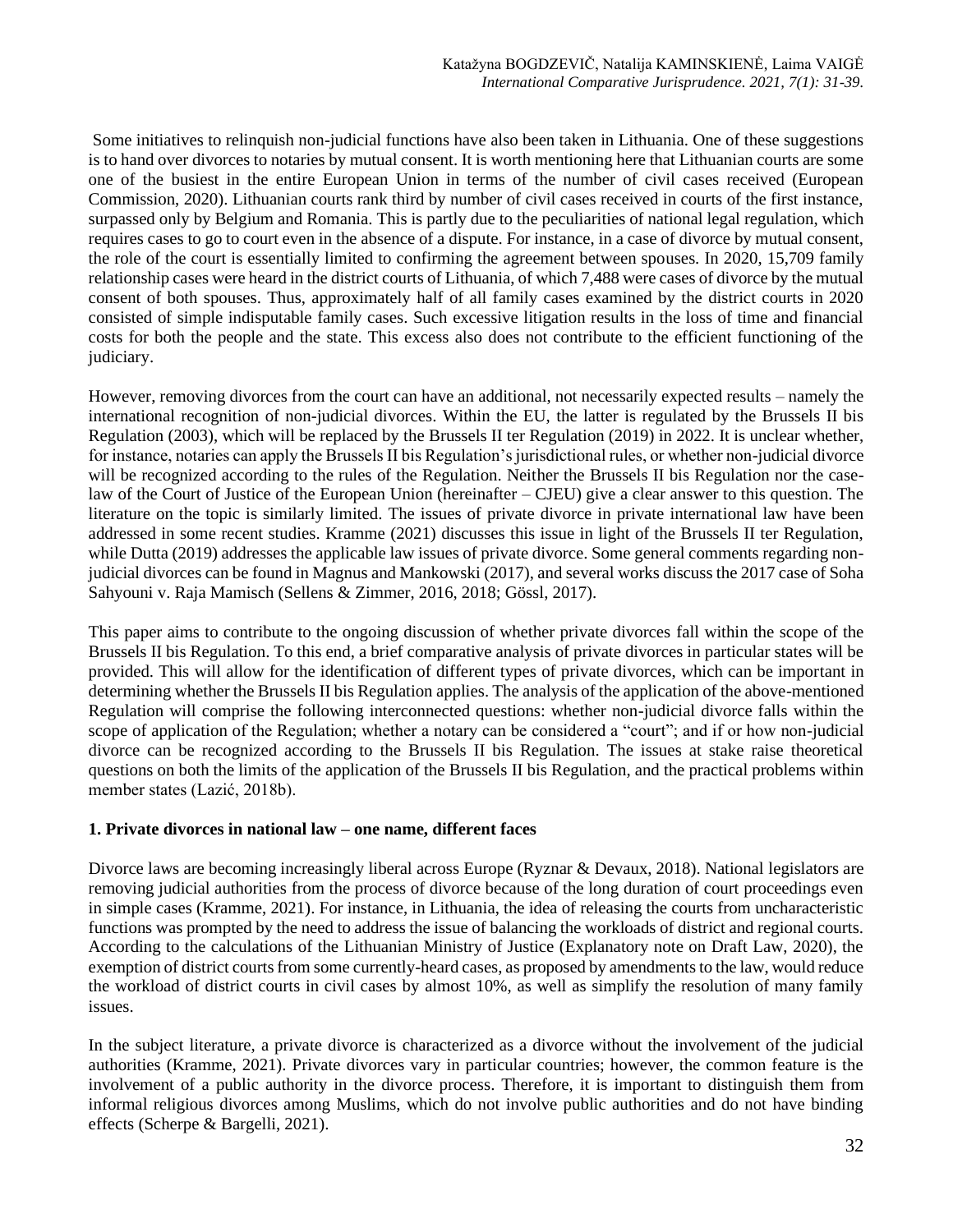So far, several European countries have introduced private divorce in their legal systems, including Estonia, France, Italy, Latvia, Slovenia, Spain, Portugal, and Romania. A brief comparative analysis of how the issues surrounding private divorce are regulated in these countries can be beneficial for the consideration of the implications of private international law, as the application of a European legal instrument can depend on the national legal peculiarities of member states. For instance, under Regulation 650/2012 (2012), EU member states shall inform the European Commission of the type of authority which has competence in succession cases. Some member states include notaries among these authorities. Moreover, in the case of E.E. (2020), the CJEU left the national court to decide whether, according to national law, the state's notaries act pursuant to a delegation of power by a judicial authority, or act under the control of a judicial authority. Against this background, the differences between national laws can be crucial in terms of the application of EU regulations.

Latvia (Lazić, 2018b), Estonia (Family Law Act, 2009), Slovenia (Kraljić, 2020), France (Scherpe & Bargelli, 2021), Spain (Cerdeira, 2016), and Romania (Explanatory note on draft laws, 2020) allow notarial divorce provided there is the mutual consent of the spouses. In Latvia (Lazić, 2018b), France (Scherpe & Bargelli, 2021), Romania (Explanatory note on draft laws, 2020), and Estonia (Family Law Act, 2009), it does not matter whether spouses have or do not have minor children or common property. However, in cases where spouses have minor children, Latvian and Romanian laws require an additional agreement regarding custody of the child, access rights, and child maintenance (Lazić, 2018b; Explanatory note on Draft Law, 2020). Spain (Scherpe & Bargelli, 2021) and Slovenia (Kraljić, 2020), however, allow a notarial divorce only in the absence of common minor children.

Slightly different procedures are provided by Italian and Portuguese legislators. In Italy (Scherpe & Bargelli, 2021) and Portugal (Civil Code), marriage can be dissolved at a civil registry office. However, if the spouses have minor children, their divorce agreement is additionally checked by the public prosecutor's office as to whether the children are duly protected (Scherpe & Bargelli, 2021; Civil Code, 1966).

The Lithuanian legislator, in its proposed amendments, suggests an amendment to Article 3.51 of the Civil Code of the Republic of Lithuania, which would provide for the possibility of divorce by notarial procedure if there is the mutual consent of the spouses and if the spouses have not managed a joint household for more than one year, do not live a married life, and do not have minor children. The legislator also proposes to provide for the possibility for both spouses to apply to a notary with a joint application for the confirmation of legal separation if the spouses do not have minor children. It is noteworthy that the Lithuanian notarial system belongs to the group of Latin notary systems. Notaries are non-judicial authorities acting in non-contentious cases, and in the case of a dispute or any doubts they must refrain from making decisions. Only the courts can adjudicate in case of a dispute.

It can be stated that these amendments would introduce so called "private divorce". However, a notary would be still involved in the process, and thus the agreement of the spouses would be controlled in terms of its lawfulness. In fact, the Lithuanian legislator seems to be following the general European trend of the liberalization of divorce law.

Another important issue is whether in case of mutual consent spouses can choose between a judicial and a nonjudicial divorce. The majority of countries – for instance, France (Scherpe & Bargelli, 2021), Estonia (Family Law Act, 2009), Latvia (Civil Law, 1937), and Portugal (Civil Code, 1966) – do not provide alternatives in this regard; in other words, if spouses achieve mutual consent, they cannot have a judicial divorce. However, some countries – Spain, for instance – allow spouses to choose a judicial divorce as an alternative to a non-judicial divorce (Scherpe & Bargelli, 2021).

Finally, in terms of further analysis, it is important to point out the potential consequences of private divorce. In all of the countries discussed, the final effect of the decision, agreement, or the notarial deed will be the dissolution of marriage. In fact, the final result will not be different from that of a judicial divorce (Scherpe & Bargelli, 2021). It is noteworthy that the laws presented are not discriminatory for either of the spouses – they require their consent regarding the divorce and its consequences. Moreover, often such a non-judicial divorce is possible provided the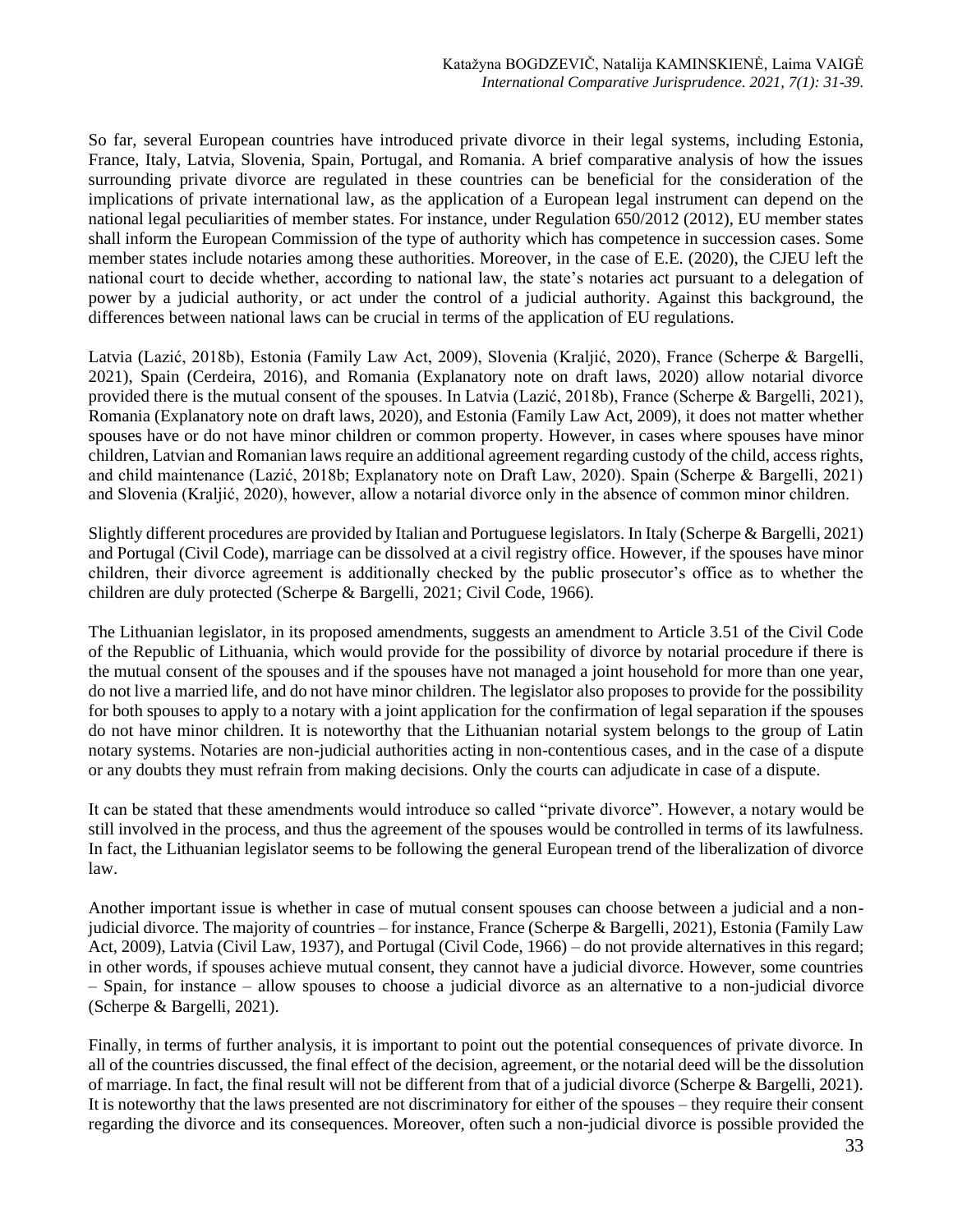spouses do not have minor children. If they do, additional protective measures, as controlled by the prosecutor's office, are in place.

## **2. Non-judicial divorce in light of the Brussels II bis Regulation**

#### *2.1. Non-judicial divorce and the scope of application of the Brussels II bis Regulation*

The legislative initiatives discussed above would have implications not only on national cases, but also on cases with an international element. From the standpoint of international cases, there are two questions that have to be addressed: jurisdiction; and the recognition of the judgment, or other authentic documents. Within the European Union, these questions are currently regulated by the Brussels II bis Regulation (2003) (hereinafter referred to as the Regulation). This Regulation applies in matters of divorce, legal separation, and parental responsibility. Article 2 of the Regulation defines the "court" as "all the authorities in the Member States with jurisdiction in the matters falling within the scope of this Regulation pursuant to Article 1 and the "judge" as "the judge or an official having powers equivalent to those of a judge in the matters falling within the scope of the Regulation". Finally, the regulation defines the "judgment" as "a divorce, legal separation or marriage annulment, as well as a judgment relating to parental responsibility, pronounced by a court of a Member State, whatever the judgment may be called, including a decree, order or decision".

Until now, divorces and legal separations in Lithuania were within the competence of the courts, and the notions presented by the Regulation were, therefore, not considered problematic. This can change due to the transfer of some court functions to other institutions. In cases of divorces and separations based on the mutual consent of spouses, these functions would be transferred to notaries. Therefore, it is important to answer the questions of: whether "divorce" by a notary can be understood as "divorce" in the meaning of Article 1 of the Regulation; whether a notary can be considered a "court" or a "judge"; and whether the notary's conclusions can be considered a "judgment" within the meaning of Article 2 of the Regulation.

In other words, it needs to be discussed whether Lithuanian notaries would be able to apply the Regulation in order to determine jurisdiction, and whether their decisions could be recognized on the grounds provided by the Regulation. So far, the CJEU has not had the opportunity to address all of these questions. It was recently approached with a question regarding the notion of divorce in case of non-judiciary proceedings for the first time – fifteen years after the Regulation came into force. On 1 December 2020, the Bundesgerichtshof (Germany) lodged a request for a preliminary ruling asking whether a non-judicial marriage dissolution on the basis of Article 12 of Decreto Legge (Italian Decree-Law) No. 132 of 12 September 2014 (DL No. 132/2014) is a divorce within the meaning of the Brussels II a Regulation (CJEU, C-646/20, 2020). The main question in the case concerned the recognition of non-judicial Italian divorce in Germany. Neither the opinion of the Attorney General nor the ruling of the CJEU have been provided thus far. However, on several occasions the CJEU has had the opportunity to elaborate on the notions of "court" and "divorce" within the meaning of the EU regulations related to jurisdiction and recognition of judgement in civil matters. The legal doctrine has also addressed the issues mentioned earlier.

Perhaps the most well-known example of this is the case of Soha Sahyouni v. Raja Mamisch (2017). Although this case concerned the scope of application of the Rome III Regulation (2010), the CJEU referred explicitly to Article 1(1) and Article 2(4) of the Brussels II bis Regulation. The Court pointed out that different understandings of "divorce" in both regulations would lead to divergence in the scope of their application, which would be inconsistent. The Court reiterated the opinion of the Advocate General, stating that at the time of the adoption of the Regulation divorces were pronounced by the courts or by, or under the supervision of, another public authority (Soha Sahyouni v. Raja Mamisch, 2017, para. 45). Both the Court and the Advocate General agreed that private unilateral declaration of the intent to divorce pronounced before a religious court cannot be considered divorce under the Rome III Regulation. Moreover, the inclusion of private divorces into the scope of application of the Regulation would require legislative steps within the competence of the EU. In light of the Soha Sahyouni v. Raja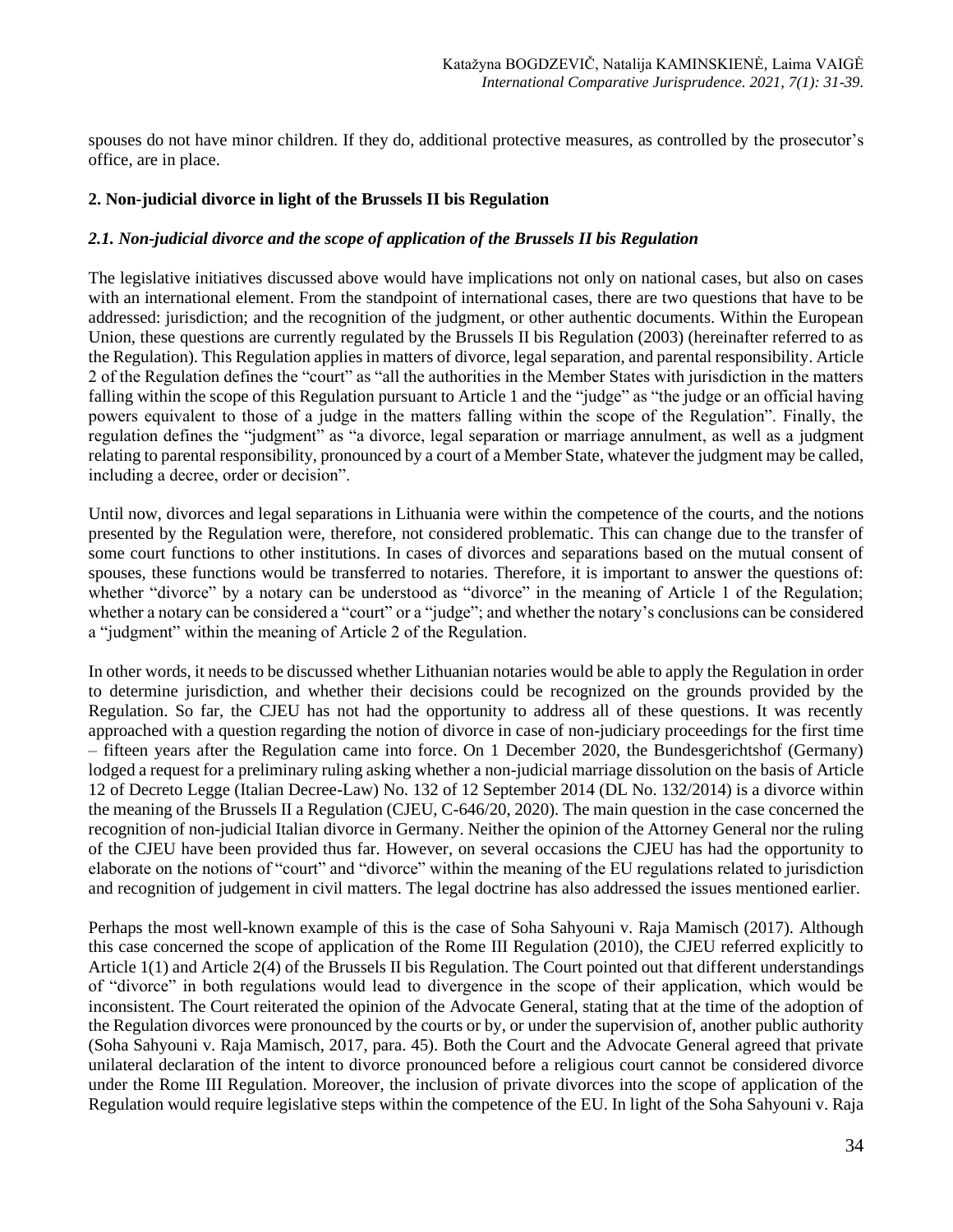Mamisch case, it remains unclear whether notarial divorce would fall under the notion of divorce in the Rome III and Brussels II bis regulations.

Legal doctrine is also not unanimous in this regard. The Regulation covers both judicial and non-judicial proceedings concerning divorce (Magnus & Mankowski, 2017, p. 54). However, non-judicial proceedings include mainly administrative proceedings (Magnus & Mankowski, 2017, p. 54), which was also confirmed by the CJEU in the Soha Sahyouni v. Raja Mamisch case. As was pointed out earlier, non-judicial divorce is being introduced in different EU member states as a faster alternative to a judicial divorce. For instance, notary divorce is available in Spain (Cerdeira Bravo de Mansilla, 2016), Latvia, and Romania (European Commission for the Efficiency of Justice…, 2019). In her report, A. Borrás (Council of the European Union, 1998) confirms that the Convention on Jurisdiction and the Recognition and Enforcement of Judgments in Matrimonial Matters (1998) also applies to non-judicial divorces, provided there is consent between spouses regarding all of the relevant matters – such as maintenance, property, and custody.

Considering notarial divorce within the scope of the Brussels II bis Regulation would allow for the maintenance of uniformity and legal certainty in determining jurisdiction in international divorce cases within the EU. This has been confirmed by the explicit mention of notaries in the preamble to the Brussels II ter Regulation (2019), where it is explained that notaries can be considered public authorities even when they are exercising a liberal profession. Therefore, the new regulation leaves no doubt in this regard. However, it still remains unclear what the CJEU will say in the case lodged by the German court (CJEU, C-646/20, 2020).

Kramme (2021) claims that it can be expected that the CJEU will reiterate the position it expressed in the Soha Sahyouni v. Raja Mamisch case – that private divorce falls outside the scope of the Brussels II bis Regulation. The author recalls CJEU considerations regarding the need for an aligned understanding of the term "divorce" in the Brussels II bis and Rome III regulations. Dutta (2019) is less strict in this regard, noting that from the standpoint of private international law it is difficult to protect the idea of the separation of private and judicial divorces, particularly when unilateral or mutual intent is a prerequisite for divorce in both cases. He claims that the boundaries between judicial and non-judicial divorces are drawn formalistically (Dutta, 2019). The opinions of both authors are in favor of the recognition of private divorce as falling within the scope of the Brussels II bis Regulation.

It is noteworthy that in the case of Soha Sahyouni v. Raja Mamisch the CJEU did not differentiate between types of private divorces. Such differentiation could bring greater clarity to the position of the CJEU regarding private divorces that are different from the one in the Soha Sahyouni v. Raja Mamisch case. In light of the report prepared by Borrás (Council of the European Union, 1998), it seems that notarial divorce can still be considered as falling within the scope of the Brussels II bis Regulation. It seems that the CJEU could, in its forthcoming judgement regarding the notion of "divorce", still take a different point of view from the one it occupied earlier in the Soha Sahyouni v. Raja Mamisch case. According to the CJEU, the terms used in the Rome III and Brussels II bis Regulations have to be explained in a uniform way. It can be expected that the CJEU will also wish to maintain the uniform interpretation of the terms used in the Rome III Regulation and the new Brussels II ter Regulation. The latter accepts notarial divorces. Therefore, the CJEU could go further than in the Soha Sahyouni v. Raja Mamisch case, and explain more thoroughly what it means in stating that the divorce was pronounced by the court or by, or under the supervision of, another public authority.

Therefore, it cannot be dismissed that the CJEU might conclude that under some circumstances private divorce will fall within the scope of application of the Brussels II bis Regulation. This would allow for continuity to be maintained between the two regulations – Brussels II bis and Brussels II ter.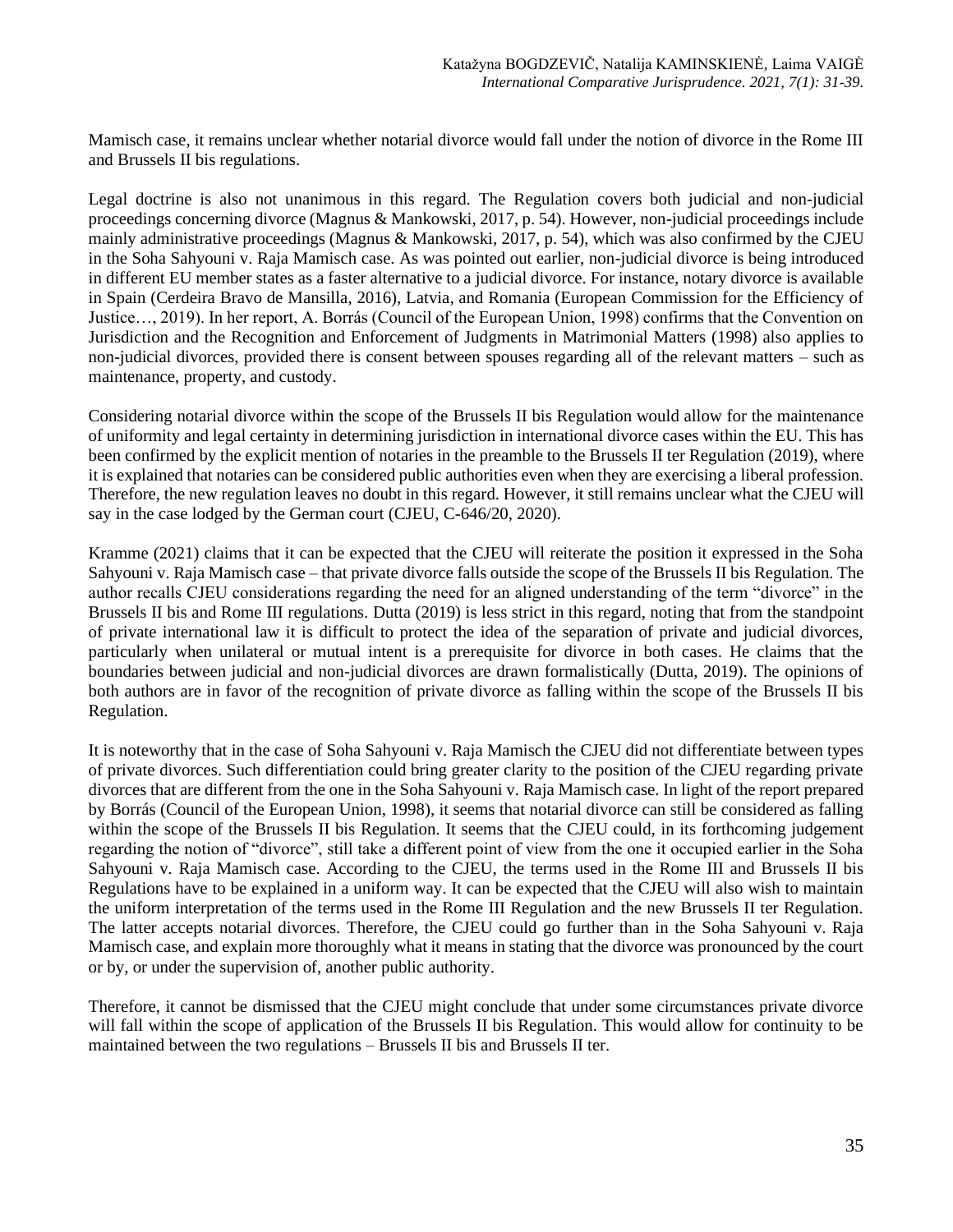# *2.2. Will Lithuanian notaries be considered "courts"?*

Potential doubts regarding non-judicial divorce can come about due to several circumstances. The CJEU has already had possibilities to approach the question of the definition of "court" within the meaning of private international law (Eco Swiss China Time Ltd v. Benetton International NV, 1999). In its recent E.E. judgment (2020), the CJEU decided on whether a "notary who opens a succession case, issues a certificate of succession rights and carries out other actions necessary for the heir to assert his or her rights [is] to be regarded as a "court" within the meaning of Article 3(2) of Regulation No 650/2012". The CJEU held that Lithuanian notaries are not courts within the meaning of Article 3(2) of Regulation 650/2012 (2012), unless they act pursuant to a delegation of power by a judicial authority or act under the control of a judicial authority. The latter was left for the national court to examine. Subsequently, the Lithuanian Supreme Court found that Lithuanian notaries are neither courts nor do they either act pursuant to a delegation of power by a judicial authority or act under the control of a judicial authority (Lithuanian Supreme Court, 2020). The main reason for this was the fact that notaries cannot solve disputes between parties. These judgments can also be relevant when considering notarial divorces.

Neither Regulation 650/2012 nor the Brussels II bis Regulation distinguishes between cases solved by the consent of the parties and cases without such consent. However, the definitions of "court" in the Brussels II bis and Succession regulations are not identical, thus considerations as to whether a notary can be considered a "judge" or a "court" within the meaning of each of these regulations may also differ. Within the meaning of the Brussels II bis Regulation, a notary can still be considered to constitute "another public authority", as mentioned by the CJEU in the Soha Sahyouni v. Raja Mamisch case. However, the Brussels II ter Regulation (2019) does not leave any doubt. Although the wording of Article 1(2)(a) of the new regulation is almost the same as in the Brussels I bis Regulation, paragraph 14 of the Preamble to the Brussels II ter Regulation mentions notaries expressis verbis as authorities that can be considered a "court" under this regulation. These changes could be important for future interpretation of the new regulation.

# *2.3. Cross-border recognition of notarial divorces.*

The transfer of some divorces to notaries would also have implications on the recognition of these divorces abroad. The Brussels II bis Regulation distinguishes the recognition of judgments and the recognition of authentic documents; however, it provides the same rules of recognition and enforcement for both . The new Brussels II ter Regulation introduces changes in this regard – notably, it no longer mentions "judgments". Instead, it distinguishes "decisions", "authentic instruments", and "agreements", and provides separate rules for their recognition and enforcement. Therefore, it is important to consider which of these rules would apply to Lithuanian notarial divorces.

Article 26(1) of the Lithuanian Law on Notaries provides a non-exhaustive list of cases where the notarial deed is available. For the moment, a notary can provide a notarial deed confirming different legal transactions. Whilst this law does not name these transactions, it does provide strict formal requirements for the notarial deed. From the standpoint of private international law, the most important question is how to qualify the deed of a Lithuanian notary confirming the divorce: is it an "authentic instrument", a "decision", or an "agreement"? This will depend on the actual content of notarial reform in Lithuania, and the delimitation of notarial functions from those of the court. Presently, it seems that the function of a notary will not differ from the function of a court in regard to divorce by mutual consent; neither interfere with the content of the spouses' agreement, provided it is lawful.

Some guidance is provided in the preamble to the Brussels II ter regulation. In point 14 of the preamble, the legislator tries to make a delineation between "decisions" and "other agreements". An agreement approved by a court after an examination of the substance according to the national law is considered a "decision". Other legally binding agreements following the formal intervention of the public authority should be recognized as "authentic documents" and "agreements". Agreements that do not fit either classification can still circulate, provided they are registered by a public authority. In case of the proposed amendments in Lithuania, most probably a notarial deed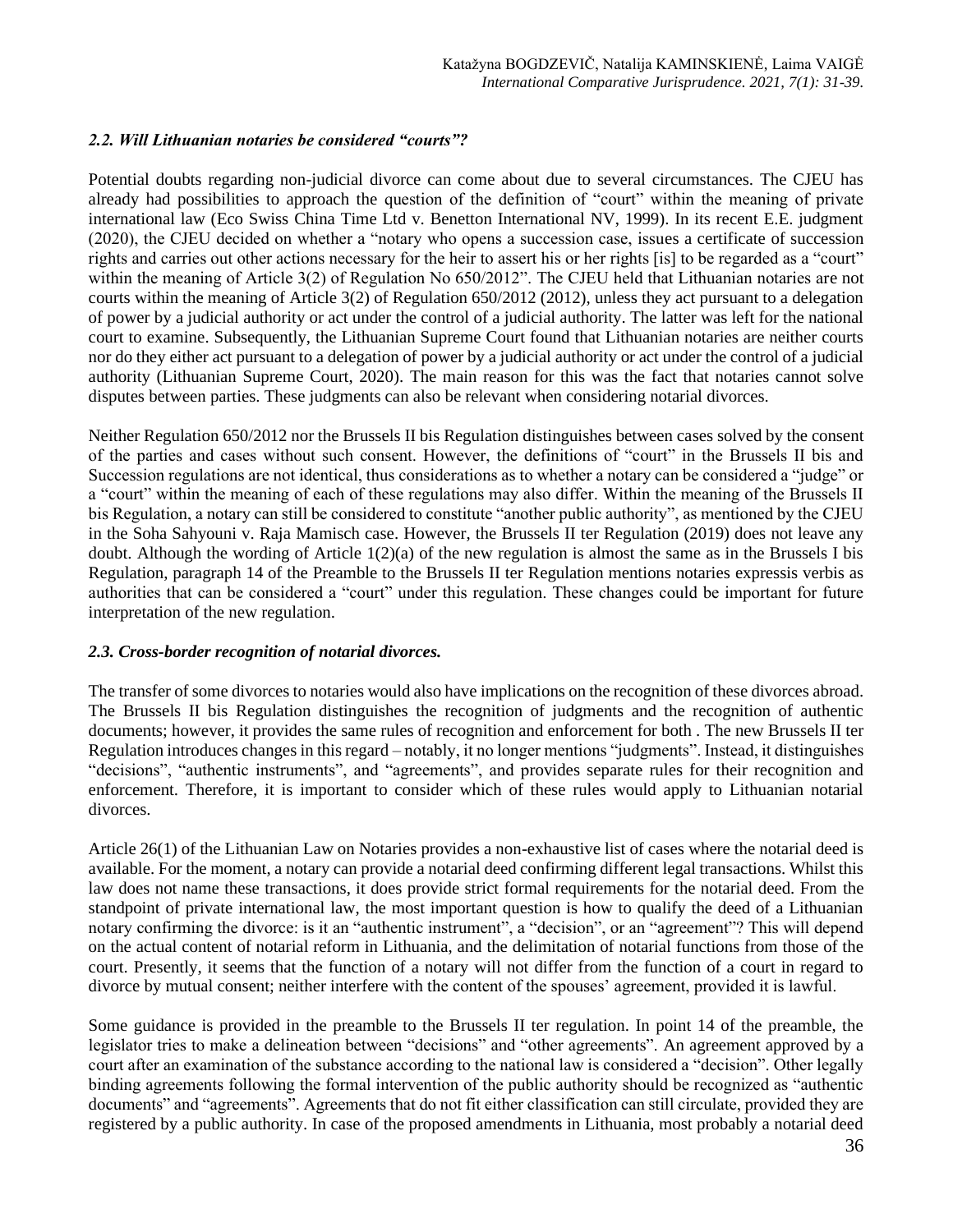can be considered an "authentic document" within the meaning of the Brussels II ter regulation. In the subject literature, an "authentic document" has been described as "a public document by which an agent of the state in question formally and authoritatively records declarations made by the parties so as to constitute those declarations as legal obligations" (Fitchen, 2011, p. 33). It seems that this definition quite precisely describes the function of a notary within a notarial divorce: the notary does not interfere in the content of the spouses' agreement, provided it is lawful. The function of the notary is limited to confirmation of the parties' mutual declarations and obligations.

Since the adoption of the Brussels II Convention, however, it is clear that a lawful dissolution of marriage or declaration of legal separation must be recognized in the entirety of Europe. The very fact that the marriage has been dissolved should be recognized automatically, and should also happen under the Brussels II ter Regulation. The situation is more complicated in light of the Brussels II bis Regulation. In fact, the recognition of notarial divorce will mainly depend on whether such a divorce falls within the scope of the Regulation or not. Therefore, the CJEU judgement in case C-646/20 will be crucial in this regard. Under the present legal framework, the member states face difficulties in understanding whether a private divorce can be recognized according to the rules of the Brussels II bis Regulation (Lazić, 2018a).

Considering the fact that a growing number of EU member states are beginning to allow non-judicial divorces, the CJEU's answer will have great meaning for EU citizens obtaining such a divorce in another member state (Kramme, 2021). The decision of the CJEU would have very important practical implications for international couples. It could be even claimed that the interpretation of the Court would affect the possibility of EU citizens to fully enjoy the freedoms enshrined in the EU treaties. The Brussels II bis Regulation is imperative for the courts of the member states. It is not difficult to imagine a situation where, according to the Brussels II bis Regulation, jurisdiction belongs only to member state X. In that member state, divorce by mutual consent is possible, however only in the form of non-judicial divorce. If such a divorce would not be recognized in other EU member states, the legal certainty and the value of the Brussels II bis Regulation in international divorce cases would be undermined.

# **Conclusions**

Private divorce, available in several European countries, allows spouses who have attained mutual consent to avoid entering a judicial procedure. However, it still requires the participation of the public authority. In many instances – such as in Spain, Latvia and France – this takes the form of a notary, who confirms the spouses' agreement. However, a civil registry or a public prosecutor's office can also be involved – as in Italy and Portugal, for example. Although the non-judicial divorce procedure differs from the judicial one, the consequences of both are similar: the ending of the personal bond between spouses; the distribution of their property; and a decision on the custody and maintenance of children. The latter applies only in cases where non-judicial divorce is available for spouses who have minor children.

The Lithuanian legislator seeks to follow the European trend and to introduce private divorce into its legal system. The Draft Law foresees amendments that could significantly reduce the workload of courts. It would also make divorce proceedings faster and easier in cases that do not involve any disputes. It also seems that these amendments follow the recent European trend of making divorces more accessible.

Private divorces have significant implications in private international law. There is currently a case pending before the CJEU that addresses the recognition of private divorce. Whilst the CJEU has already approached private religious divorce, the private divorces discussed in this paper – unlike informal religious divorces – have a binding effect. Moreover, their effect does not differ from the court's decision in similar situations – namely in cases of uncontested divorce.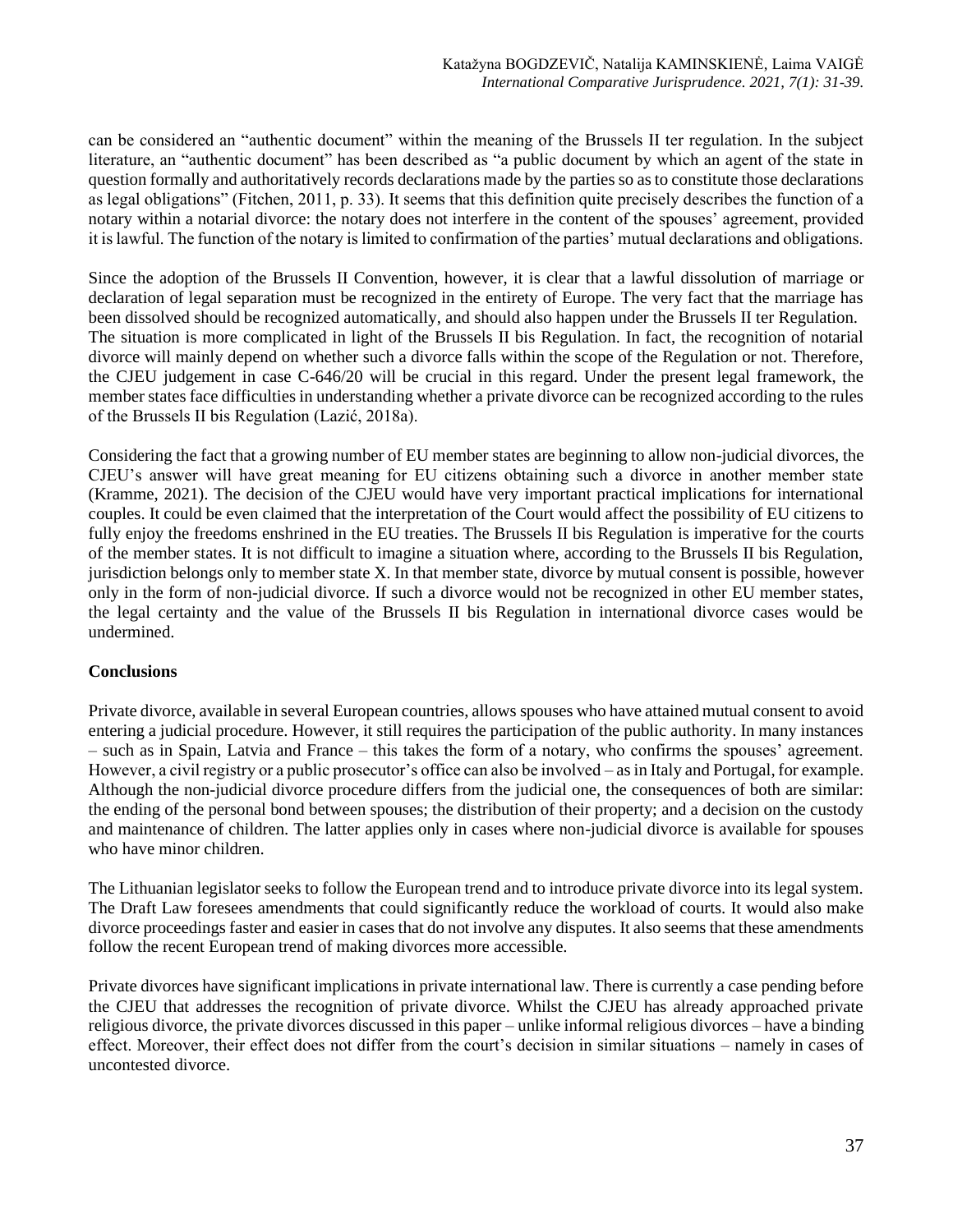Neither the literature nor the case-law provides unambiguous support for excluding private divorces from the Brussels II bis Regulation. In the Soha Sahyouni v. Raja Mamisch case, the CJEU mentions "other public authority" – thus, notaries can be considered as such.

Finally, the Brussels II ter Regulation explicitly mentions notaries among the public authorities eligible to pronounce a divorce. Therefore, legal certainty and continuity between the Brussels II bis Regulation and the Brussels II ter Regulation would benefit from "court" and "other public authorities" having the same meaning in both regulations.

### **References**

Cerdeira Bravo de Mansilla, G. (Ed.). (2016). Separaciones y divorcios ante notario. Reus.

Civil Code, Decree-Law No. 47344. Official Journal No. 274/1966, Series I of 25.11.1966. Retrieved from: [https://dre.pt/web/guest/legislacao-consolidada/-](https://dre.pt/web/guest/legislacao-consolidada/-/lc/147103599/202106160812/exportPdf/normal/1/cacheLevelPage?_LegislacaoConsolidada_WAR_drefrontofficeportlet_rp=indice)

[/lc/147103599/202106160812/exportPdf/normal/1/cacheLevelPage?\\_LegislacaoConsolidada\\_WAR\\_drefrontofficeportlet\\_rp=indice](https://dre.pt/web/guest/legislacao-consolidada/-/lc/147103599/202106160812/exportPdf/normal/1/cacheLevelPage?_LegislacaoConsolidada_WAR_drefrontofficeportlet_rp=indice) 

Communication from the Commission to the European Parliament, the Council, the European Central Bank, the European Economic and Social Committee and the Committee of the Regions COM (2020) 306. Retrieved from: [https://eur-lex.europa.eu/legal](https://eur-lex.europa.eu/legal-content/EN/TXT/?uri=CELEX:52020DC0306)[content/EN/TXT/?uri=CELEX:52020DC0306](https://eur-lex.europa.eu/legal-content/EN/TXT/?uri=CELEX:52020DC0306)

Council of the European Union. (1998). Explanatory Report on the Convention, drawn up on the basis of Article K.3 of the Treaty on European Union, on Jurisdiction and the Recognition and Enforcement of Judgments in Matrimonial Matters (approved by the Council on 28 May 1998), prepared by Dr Alegría Borrás. Luxembourg: Publications Office of the European Union. Retrieved from: <https://op.europa.eu/en/publication-detail/-/publication/c1cb5599-ae34-4ad3-8454-49065ef5aba3/language-en>

Council Regulation (EC) No. 2201/2003 of 27 November 2003 concerning jurisdiction and the recognition and enforcement of judgments in matrimonial matters and the matters of parental responsibility, repealing Regulation (EC) No. 1347/2000 (2003). OJ, L 338, 23.12.2003, pp. 1–29. Retrieved from[: https://eur-lex.europa.eu/legal-content/en/TXT/?uri=CELEX:32003R2201](https://eur-lex.europa.eu/legal-content/en/TXT/?uri=CELEX:32003R2201)

Council Regulation (EU) No. 1259/2010 of 20 December 2010 implementing enhanced cooperation in the area of the law applicable to divorce and legal separation. OJ, L 343, 29.12.2010, pp. 10-16. Retrieved from: [https://eur-lex.europa.eu/legal](https://eur-lex.europa.eu/legal-content/EN/TXT/?uri=CELEX%3A32010R1259)[content/EN/TXT/?uri=CELEX%3A32010R1259](https://eur-lex.europa.eu/legal-content/EN/TXT/?uri=CELEX%3A32010R1259) 

Council Regulation (EU) No. 2019/1111 of 25 June 2019 on jurisdiction, the recognition and enforcement of decisions in matrimonial matters and the matters of parental responsibility, and on international child abduction. OJ, L 178, 2.7.2019, pp. 1-115. Retrieved from: <https://eur-lex.europa.eu/legal-content/EN/TXT/?uri=CELLAR%3A524570fa-9c9a-11e9-9d01-01aa75ed71a1>

Draft Law Amending Articles 3.51, 3.52, 3.53, 3.61, 3.66, 3.67, 3.73, 3.77, 3.79, 3.85, 3.103 and 5.7 of the Civil Code, Supplementing the Code with Articles 3.54 (1), 3.76 (1), Reg. No. XIIIP-5059 (2020). Retrieved from: [https://e](https://e-seimas.lrs.lt/portal/legalAct/lt/TAP/4b3f5720c65a11eab2168935922ac3ab?positionInSearchResults=1&searchModelUUID=278cecde-2ca5-4f09-b722-0d27212490e5)[seimas.lrs.lt/portal/legalAct/lt/TAP/4b3f5720c65a11eab2168935922ac3ab?positionInSearchResults=1&searchModelUUID=278cecde-](https://e-seimas.lrs.lt/portal/legalAct/lt/TAP/4b3f5720c65a11eab2168935922ac3ab?positionInSearchResults=1&searchModelUUID=278cecde-2ca5-4f09-b722-0d27212490e5)[2ca5-4f09-b722-0d27212490e5](https://e-seimas.lrs.lt/portal/legalAct/lt/TAP/4b3f5720c65a11eab2168935922ac3ab?positionInSearchResults=1&searchModelUUID=278cecde-2ca5-4f09-b722-0d27212490e5)

Dutta, A. (2019). Private divorces outside Rome III and Brussels II bis? The Sahyouni gap. Common Market Law Review, 56(6), 1661– 1672.

E.E., CJEU judgement of 16 July 2020, Case No. C-80/19. ECLI:EU:C:2020:569.

Eco Swiss China Time Ltd v. Benetton International NV, CJEU judgment of 1 June 1999, Case No. C-126/97. European Court Reports 1999 I-03055.

European Commission for the Efficiency of Justice (CEPEJ), Working Group on the Evaluation of Judicial Systems (CEPEJ-GT-EVAL). (2019). Specific Study of the CEPEJ on the Legal Professions Contribution of the Council of the Notariats of the European Union (CNUE), CEPEJ-GT-EVAL (2019)1rev2. Retrieved from: [https://rm.coe.int/cepej-report-data-2016-draft-cnue-en-rev2-without](https://rm.coe.int/cepej-report-data-2016-draft-cnue-en-rev2-without-comments/168093da48)[comments/168093da48](https://rm.coe.int/cepej-report-data-2016-draft-cnue-en-rev2-without-comments/168093da48)

European Commission. (2020). The 2020 EU Justice Scoreboard. Luxembourg: Publications Office of the European Union. <https://doi.org/10.2838/71558>

Explanatory note on Draft Law Reg. No. XIIIP-5059 (2020). Retrieved from: [https://e](https://e-seimas.lrs.lt/portal/legalAct/lt/TAK/00237290c65e11eab2168935922ac3ab?jfwid=8oekceyrf)[seimas.lrs.lt/portal/legalAct/lt/TAK/00237290c65e11eab2168935922ac3ab?jfwid=8oekceyrf](https://e-seimas.lrs.lt/portal/legalAct/lt/TAK/00237290c65e11eab2168935922ac3ab?jfwid=8oekceyrf)

Family Law Act (consolidated versions as of 1 July 2016). RT I 2009, 60, 395. Retrieved from: <https://www.riigiteataja.ee/en/eli/506062016002/consolide>

Fitchen, J. (2011). Authentic instruments and European private international law in civil and commercial matters: Is now the time to break new ground. Journal of Private International Law, 7(1), 33–100.<https://doi.org/10.5235/174410411795375623>

Gössl, S. L. (2017). Open issues in European International Family Law: Sahyouni, 'Private Divorces' and Islamic Law under the Rome III Regulation. The European Legal Forum, Issue 3/4–2017, 68–74.

Kraljić, S. (2020). New Family Code and the dejudicialization of divorce in Slovenia. Balkan Social Science Review, 15, 157–177.

Kramme, M. (2021). Private divorce in light of the recast of the Brussels IIbis Regulation. Zeitschrift für das Privatrecht der Europäischen Union, 18(3), 101–106.<https://doi.org/10.9785/gpr-2021-180304>

Law of the Republic of Latvia. The Civil Law (consolidated version as of 6 December 2019). Valdības Vēstnesis, 41, 20.02.1937. Retrieved from:<https://likumi.lv/ta/en/id/225418-the-civil-law>